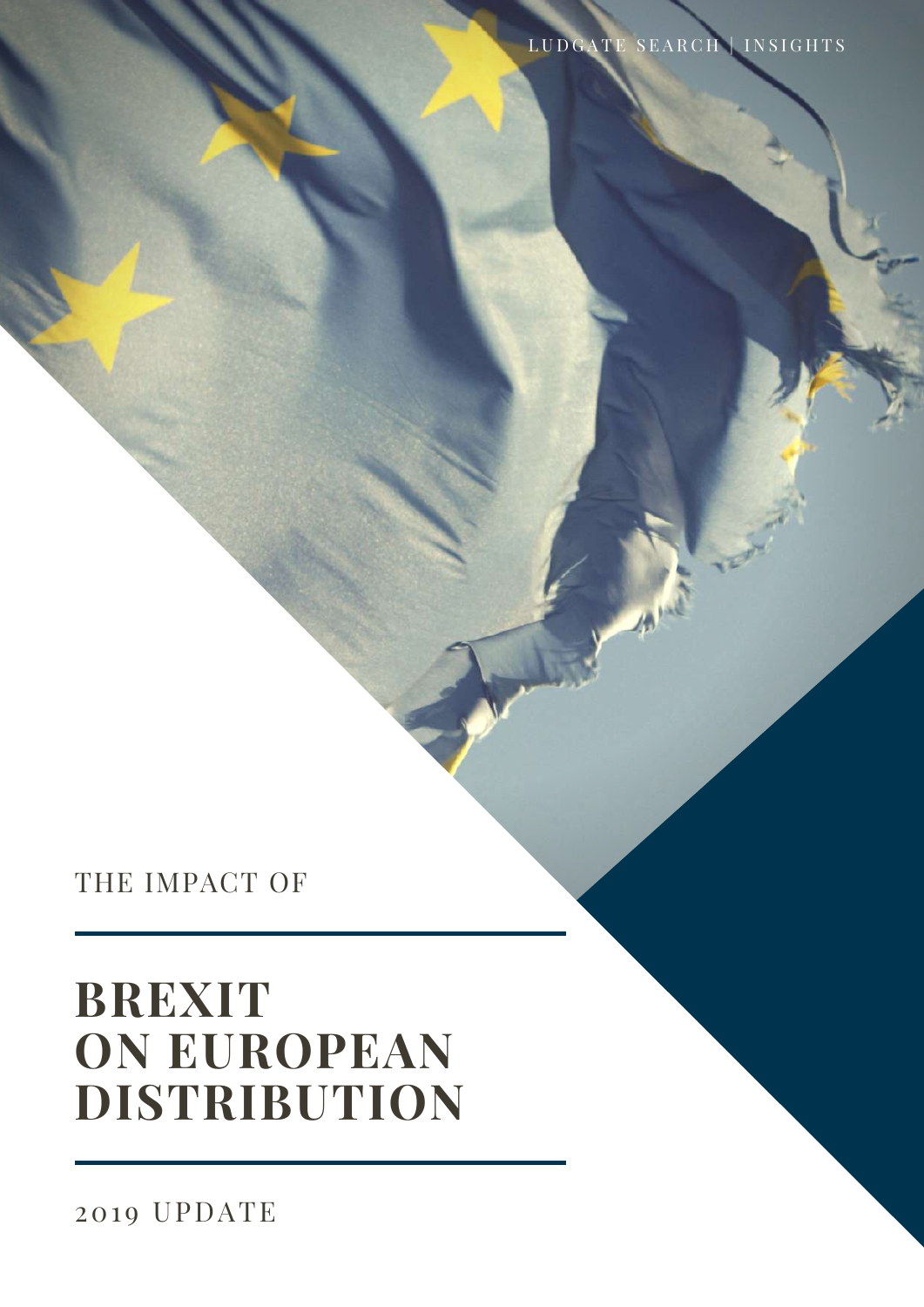#### LUDGATE SEARCH | INTERVIEW WITH TARA DOYLE

#### **I N T R O D U C T I O N**

**In September 2018, Ludgate Search hosted a breakfast seminar for Heads of Distribution focusing on the impact of Brexit on the distribution of investment fund products in Europe. Topics for discussion included European passporting for asset managers, the complexities of marketing fund products in Europe post-Brexit and the requirements surrounding establishing an EU entity to perform distribution activities.**

Discussions were led by Tara Doyle, Partner and Head of the Asset Management and Investment Funds Group, at Irish law firm Matheson. Tara joined Matheson in 1994 and has been a partner in the Asset Management and Investment Funds Group for over a decade, advising many of the world's leading financial institutions, investment banks, asset management companies and broker-dealers. Her team is the number one ranked funds law practice in Ireland, acting for over 29% of Irish domiciled investment funds by assets under management. As one of Ireland's leading investment funds lawyers, Tara is recommended by leading industry directories including Legal 500, Chambers and Partners and IFLR.

With less than 80 days until the 29th March deadline, seemingly in the absence of clear guidelines for a post-Brexit landscape, Tara has kindly provided an update on the topics discussed at our seminar in September and a Q&A session with Ana Maria Tuliak, Principal at Ludgate Search, to give more clarity on other regulatory and legislative developments impacting the Investment management industry.

Our hope is that this provides a timely update into the current landscape for UK and European Heads of Distribution. For further insight on country specific trends in distribution within investment management please contact Ana Maria Tuliak, Principal at Ludgate Search.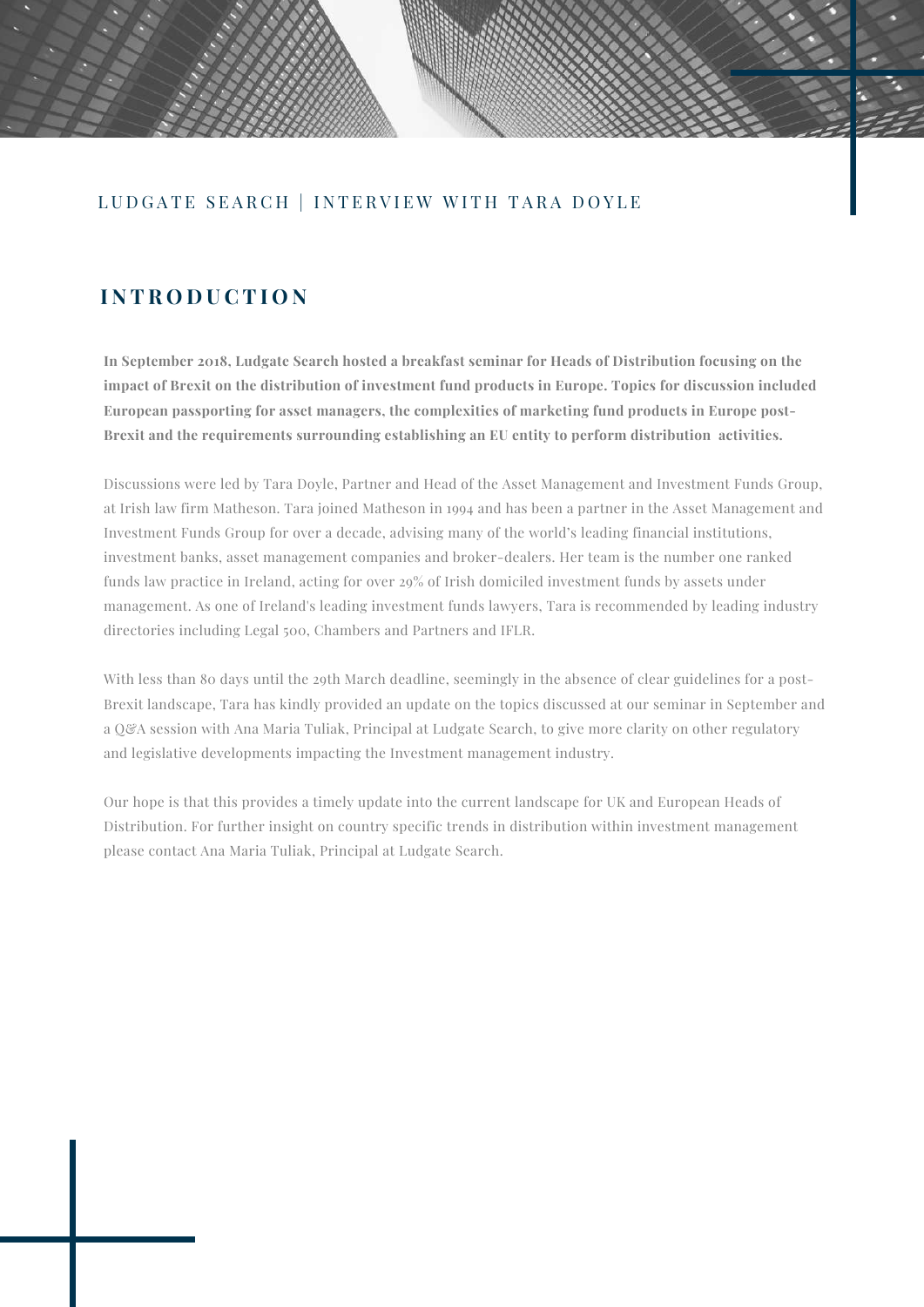## IMPACT OF BREXIT ON EUROPEAN DISTRIBUTION - JANUARY 2019 UPDATE

#### *With regards to Brexit, what main changes should Heads of Distribution be aware of since our event in September?*

If the Withdrawal Agreement is put in place, there will be a Transition Period until 31 December 2020 and European funds can continue to be sold into the UK until then without any further action being required by managers. If there is no Withdrawal Agreement (ie, a no-deal Brexit), the backstop of the proposed 3 year Temporary Permission Regime (TPR) will come into play. The FCA published revised draft guidance in relation to the TPR on 7 December 2018, clarifying that the TPR would apply not just to existing funds currently marketing to UK investors, but also to new sub-funds of existing umbrellas which are established after 29 March 2019 (Brexit Day). The FCA's notification window for the TPR is now open and will remain open until Brexit Day. In order for the TPR to apply legislation must be passed by the UK parliament prior to Brexit Day.

#### *Will European funds continue to have passports for sale into the UK and vice versa?*

Unfortunately, there continues to be no equivalent of the TPR applicable to UK funds seeking to passport into Europe, nor is there likely to be one. In order for UK funds to have a passport for sale into Europe post-Brexit Day, it will be necessary to have a Withdrawal Agreement in place, which will allow for UK funds to retain their European passports until December 2020. The future status of UK funds post-December 2020 will be part of the UK's negotiation with the EU post Brexit Day.

#### *Can UK sales staff continue to market fund products in Europe?*

There have been no developments since September in relation to marketing activities post Brexit Day, and so it remains as discussed during our seminar, ie a country by country analysis of whether the particular marketing activity is a regulated activity in the relevant EU country. It has become quite common for managers to establish branches in EU countries and many of them propose to use local EU employees as chaperones for their London based staff, who will be "dual-hatted" and will benefit from the local branch's EU passport when marketing in Europe.

#### *If you choose to establish an entity in the EU to perform distribution activities, what sort of entities are available and what substance is required?*

Pre-Brexit marketing activity was generally carried on by EU MiFID entities, or EU branches of UK MiFID entities. While some managers are now establishing EU MiFID entities, it is more common for the MiFID branches to be transferred to a management company (whether an AIFM, a UCITS or a SuperManCo or a MegaManCo).

The level of substance differs depending on the relevant EU jurisdiction and on the nature, scale and complexity of the relevant manager's activities. There is some degree of harmonisation afforded by the Supervisory Co-ordination Network (SCN) operating under ESMA's auspices, which scrutinises the approach of the different national competent authorities (NCAs), such as the Central Bank of Ireland and the CSSF, to Brexit related applications. It is possible to see consistency of approach from the regulators to the managers who have already been authorised if you are familiar with their activities, but there is little published guidance from the NCAs to date.

Managers looking to establish a branch network from an Irish management company are required by the CBI to have a senior executive in Ireland with responsibility for distribution. When we spoke in September many managers were proposing to have their Irish CEO perform this role, but since then, the CBI has clarified that it generally expects two separate executives to be employed – one as CEO and another as Head of Distribution.

It is noteworthy, in this regard, that most of the managers who have applied for Brexit related licences of extensions to their existing licences are of significant size and scale in terms of their assets under management. The CBI would likely be willing to accept less substance from smaller and less complex managers. It is also noteworthy that many of the licences approved to date have included Day 1 and Day 2 substance requirements, which means a certain minimum level of substance is required to obtain the licence initially with increased substance requirements imposed in order to maintain the licence.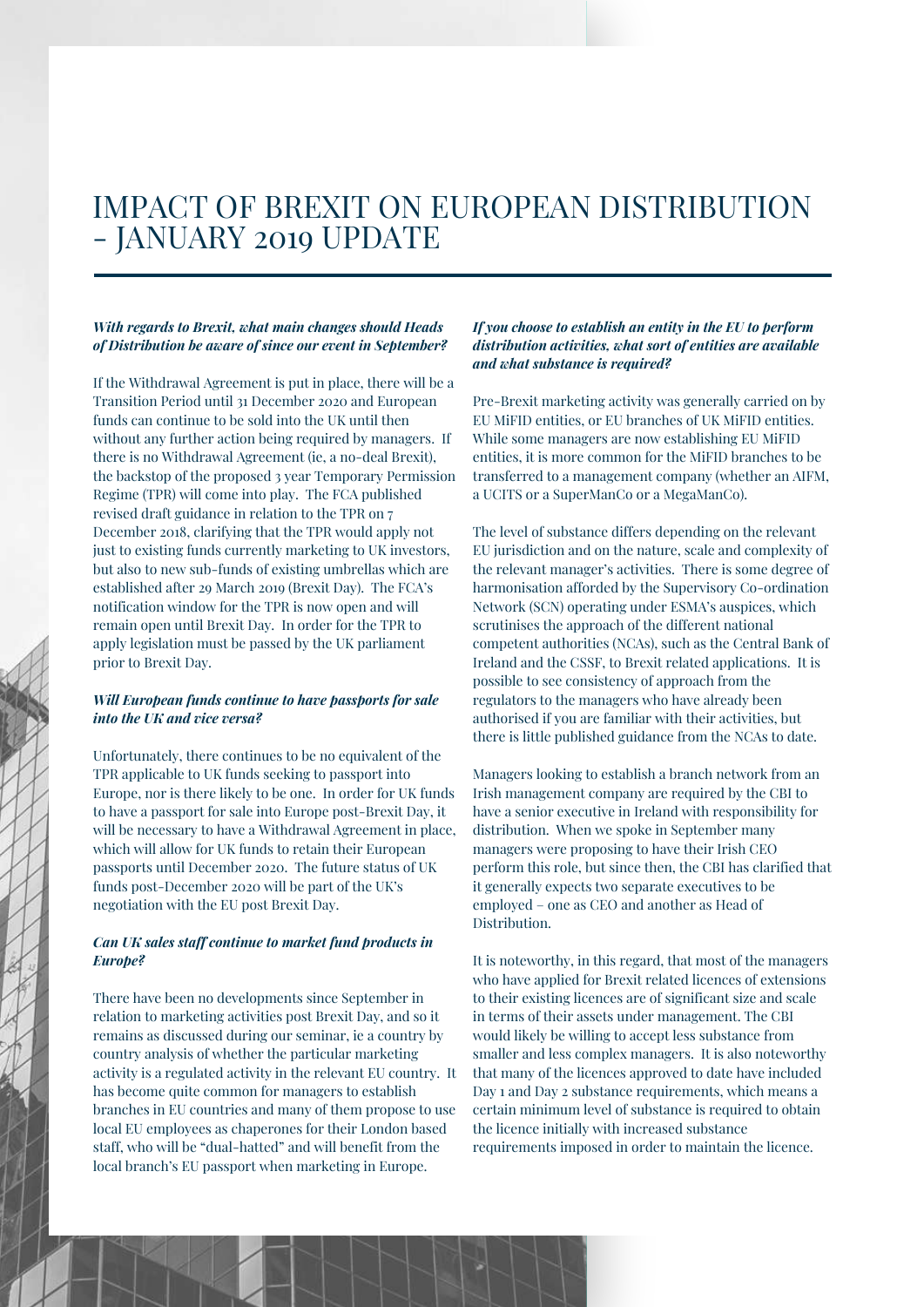#### **BREXIT Q&A WITH TARA DOYLE**

PARTNER<sup>&</sup> HEAD OF ASSET MANAGEMENT, MATHESON



**Ana Maria Tuliak (AMT): Thank you for joining us today Tara, it has certainly been an eventful few months since our seminar. In your opinion has much changed since September with regards to Asset Managers' distribution plans? And if so, what impact might this have?**

**Tara Doyle (TD):** *Generally speaking overall plans have not changed, in that managers have proceeded with their plans to establish an EU presence with the necessary MiFID or UCITS / AIFMD licences. In our experience managers are getting more comfortable with the individual country analysis and the ability to continue to market funds and products post-Brexit without significant changes in their current operations. Some of this is based on a conservative strategy of focussing on maintaining existing clients, rather than converting new clients in the shorter term. In the longer term, we expect that "dual-hatting" and "chaperoning" will come under greater scrutiny. In the event of a no-deal Brexit we would also expect marketing activity to be significantly reduced in the weeks and possibly months after Brexit Day as people focus on a disorderly transition.*

#### **AMT: What impact has the increase of 'fund hotels' had?**

**TD:** *Fund hotels, or third-party manager platforms, have long been a feature of the Irish and Luxembourg funds markets. They have proven particularly attractive to US managers seeking to service European clients without incurring the cost of establishing their own European presence. They allow managers to focus on portfolio management, while the European regulatory compliance burden is met by the hotel or platform. Some hotels or platforms will also offer a distribution service, although with varying degrees of success. We would expect some UK managers to use these services post-Brexit if the costs of establishing their own EU presence are prohibitive. The third party managers who offer these services generally offer a range of options from own-branded umbrella funds to "plug and play" sub-funds on an existing platform.*

#### **AMT: What action has the European Securities and Markets Authority (ESMA) taken in preparation of CCP and CSD applications ahead of a no-deal Brexit?**

**TD**: *While the EU has not provided for a funds passport in the event of no-deal, the announcements in December that UK CCPs would be recognised in such an event, and that UK CSDs could continue to service Irish securities, were most welcome. Importantly, the existing legislative framework allowed for this action to be taken and ESMA was very conscious of the risk that would be caused to clearing in European financial markets if these actions were not taken. Unfortunately, this means that the announcements were very limited and focussed in their nature and not indicative of a wider "business as usual / minimum disruption" approach by ESMA. The UCITS, and to a lesser extent the AIFM, framework does not allow for similar action to be taken by ESMA, meaning that a no-deal Brexit has the potential to be very disruptive to managers; it's really a case of ESMA having put all of its eggs in the Withdrawal Agreement / Transition Period basket. There has been no comfort offered to managers that regulatory forbearance will apply in the event of a no-deal Brexit.*

#### **AMT: Speaking of a no-deal Brexit, what might this mean for Heads of Distribution? And what would you suggest in terms of contingency plans?**

**TD:** *For Heads of Distribution that have been planning for an EU 27 presence, the threat of a Hard Brexit means that they need to be sure that the relevant licence is granted in time and that all necessary passports have been activated.*

*The time frame for the granting of licences and the activation of passports can differ between jurisdictions, so it would be important that their lawyers are sharing a clear timetable with them. They will also need clear advice from local counsel on what they can or cannot do after Brexit Day if they do not have all the necessary licences or passports in place. If their plans are not sufficiently advanced, they may want to consider the services of a third-party management company, some of whom have the necessary marketing licences to be able to chaperone marketing staff from client managers.*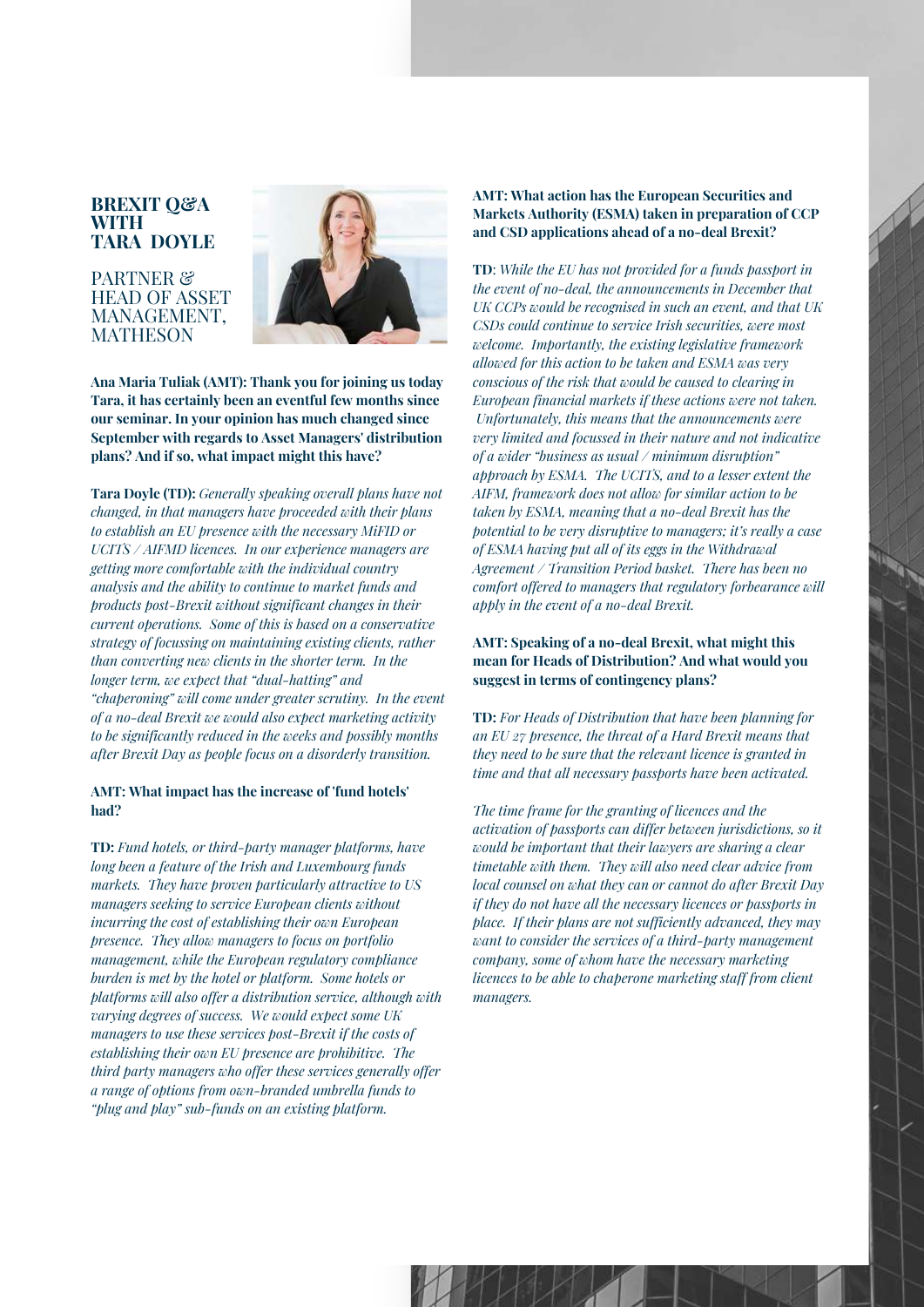## I N S I G H T S

#### **AMT: Almost a year on from MiFID II implementation, does the legislation provide a viable option for Investment Managers as part of their Brexit planning?**

**TD:** *MiFID II continues to provide headaches for investment managers a year after it entered into force. While MiFID II is a European regulation, the FCA has been very clear that it intends to continue to apply MiFID II to UK investment managers post-Brexit, regardless of how hard that Brexit may be. Significantly, some of the most troublesome aspects of MiFID II in relation to the unbundling of research costs were a UK initiative, so even if some aspects of UK and EU financial services regulation begin to diverge, there is little ground for hope of a less onerous investment management regime in the UK.*

*As we discussed in September many UK managers opted to obtain MegaManCo licences, rather than MiFID licences as part of their Brexit planning. In other words, rather than obtaining a MiFID licence which would permit them to provide individual portfolio management (IPM) services to European clients, they have opted to seek extensions to AIFM or UCITS management company licences to provide IPM services. One of the benefits of this approach is that MiFID II does not apply to MegaManCos. Given the takeup of this solution by UK managers we can expect the gap to close between MiFID and ManCo regulation in the coming years and so ManCos will have to overcome the same regulatory obstacles as MiFID firms have with MiFID II implementation.*

#### **AMT: What Brexit decision, and in particular any associated regulatory changes, should the Heads of Distribution watch out for in H1?**

**TD:** *The most important Brexit decision for Heads of Distribution to monitor is the Withdrawal Agreement. If there is a Hard Brexit the TPR will become relevant and it would be prudent to register funds before Brexit Day in anticipation of a Hard Brexit. If there is a Withdrawal Agreement there will be some breathing room as the current status quo for distribution will continue until December 2020.*

*The other significant Brexit decision is whether Memoranda of Understanding (MoUs) are put in place between the FCA and the EU 27 NCAs, most importantly the Central Bank of Ireland and the CSSF. While individual NCAs are entitled to agree their own MoU with the FCA, as a matter of practice (and politics) they are waiting for the ESMA to agree terms which they will then individually sign up to. The significance of the MoU is that it will provide for delegation of portfolio management activities to UK investment managers post-Brexit. Without a MoU in place, European funds are not permitted to delegate their portfolio management activity to a non-EU investment manager.*